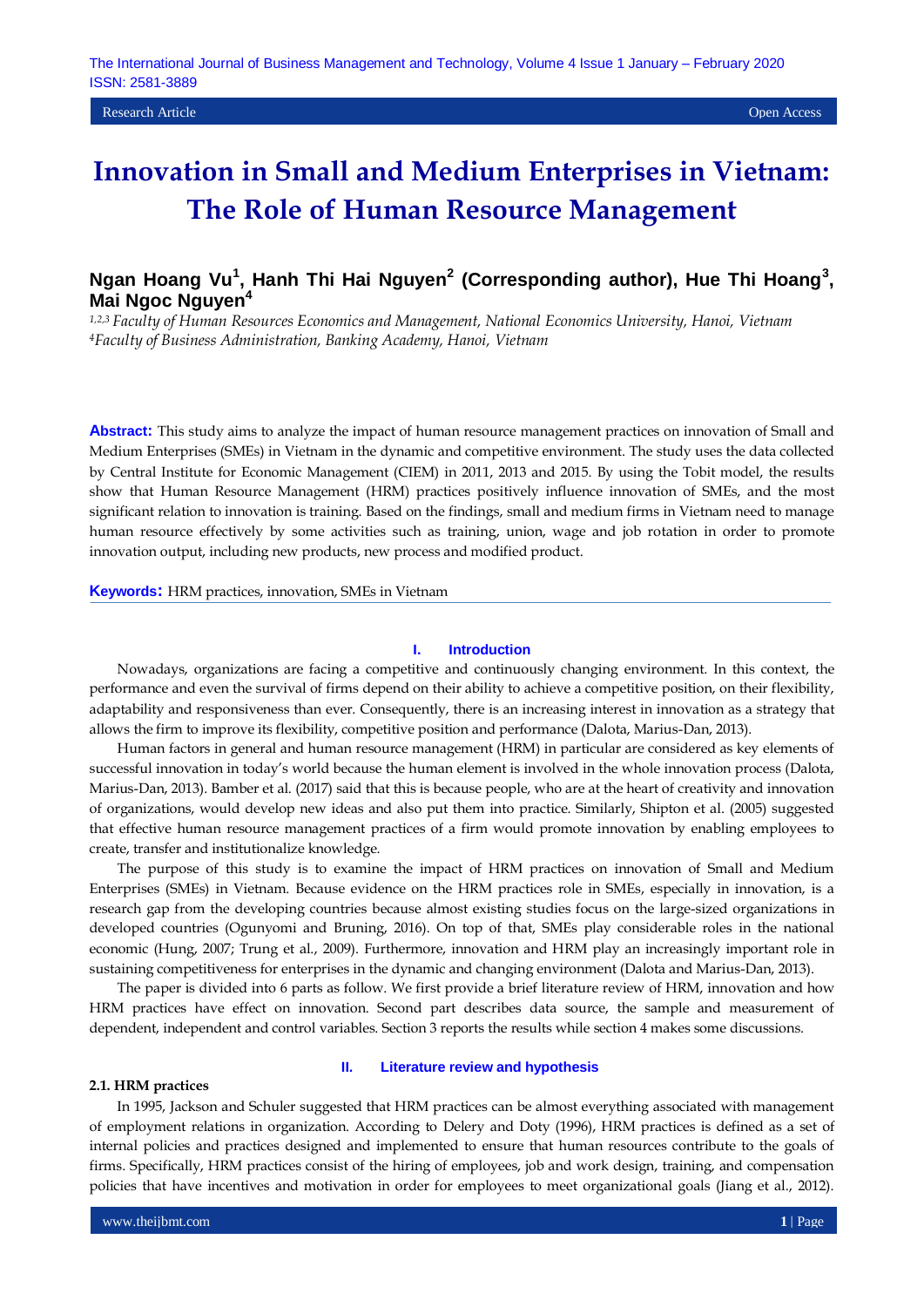Chowhan (2016) also looked at the relationship between HRM practices, including skill-enhancing, motivationenhancing practices, and organizational outcomes, such as innovation.

#### **2.2. Innovation**

At firm level, innovation is a widely discussed topic in the literature, especially when there is increasing concern of the world economy toward the knowledge economy (Rodil et al., 2015). The first definition was coined by Schumpeter in the late 1920s. After that, innovation was defined in many ways. According to Hansen and Wakonen (1997), innovation is reflected in novel outputs: a new good or a new quality of a good; a new method of production; a new market; a new source of supply; or a new organizational structure, which can be summarized as "doing things differently". In 2015, Fay et al. suggested that innovation is related to new products and services, new methods and process, new technology as well as the changing in administration in organizations. But perhaps the most commonly used definition of innovation and is chosen in this study is that provided by the Organization Economic Cooperation and Development (OECD, 2005, p.46) suggesting that "Innovation is the implementation of a new or significantly improved product (good or service), process, new marketing method, or a new organizational method in business practices, workplace organization, or external relations" (Laforet, 2011, p.46).

#### **2.3. The relationship between HRM practices and innovation**

In the process of innovation and development, organizations need creative and innovative people who are flexible as well as willing to take risks and withstand the change (Chen and Huang, 2007). Therefore, it is important for organizations to apply effective HRM practices to support, promote and encourage creative and innovative employees (Ling and Nasurdin, 2010). A potential worker will inspire the imagination in the organization (Gupta and Singhal, 1993), which helps innovation activities to be conducted more effectively and quickly. In fact, HRM practices of a company is one of the factors which decide innovative input components, the emergence of innovation and the innovative performance (Arulrajah, 2014). According to Mumford (2000), this phenomenon occurs because an organization's innovation capacity depends on the intelligence, imagination and employee creativity of the input of innovation. Therefore, it is important to realize that companies well performing should implement human resource management practices, thereby building a solid foundation for innovation.

Specifically, factors in HRM practices affect the efficiency of enterprise innovation. According to Tan and Nasurdin (2011), performance evaluations increase employee satisfaction because they have the opportunity to discuss and evaluate their own performance as well as colleague performance. Thereby it makes them strengthen the innovation activities and improve their qualifications. Training helps employees master their knowledge and their skills that contribute to product innovation, processes innovation and management practices in daily operations (Schuler and Jackson, 1987). Therefore, training develop the knowledge, skills and abilities of employees to perform effectively in their work will lead to higher organizational innovation. Research of Tan and Nasurdin (2011) showed that the reward system encourages workers to become motivated and enhance their participation in contributing innovative ideas. Therefore, it can be seen that between HRM practices and innovation have an intimate relationship.

We hypothesize the following:

*Hypothesis: The HRM practices is positively related to innovation* 

#### **III. Method**

#### **3.1. Measures**

Prior researchers have measured innovation in different ways. Lee and Choi (2003) measured innovation by 2 items, first, the number of new or improved products launched to the market is superior to the average in your industry second, the number of new or improved processes superior to the average in your industry. Kostopoulos et al. (2011) used a dummy variable that equals 1 if the firm has introduced a product or process innovation over the period 1998– 2000 and 0 otherwise.

Arcimoles (1997) used employment, wages and training to measure HRM practices while HRM practices are measured by employment security and training expenses (Diaz-Fernandez et al.,2015).

In our study, variables are measured as table 1.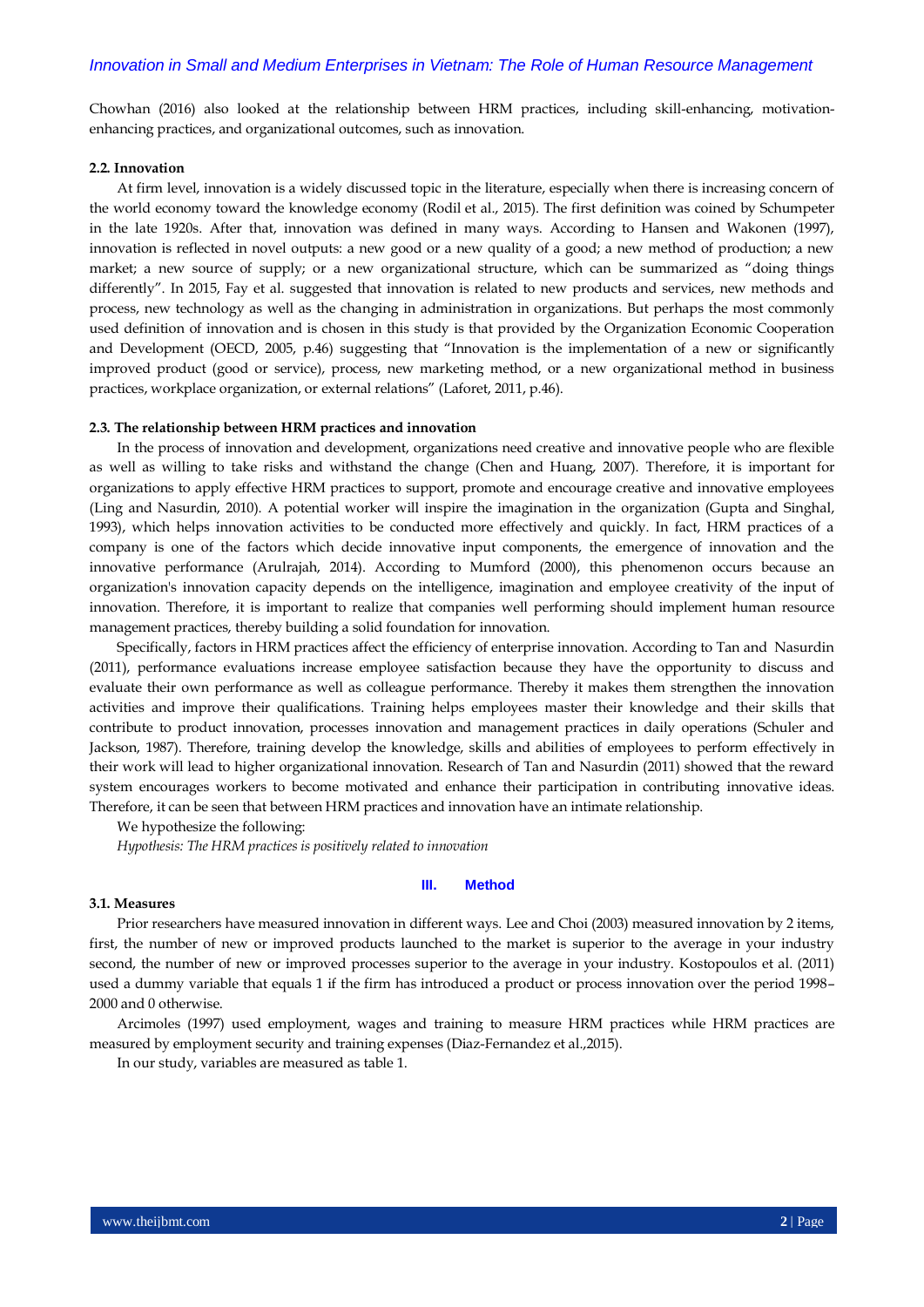| Variable    |                  | Measurement                                                                           |  |  |
|-------------|------------------|---------------------------------------------------------------------------------------|--|--|
| Dependent   | <i>variable:</i> | Innovation is a dummy variable which equals 1 if firm has one of innovative           |  |  |
| Innovation  |                  | activities including: introduce new product, improve existing product, apply new      |  |  |
|             |                  | manufacturing process, equals 0 if the company has none of those.                     |  |  |
| Independent | Wage             | Mean of wage of production workers (1000 VND)                                         |  |  |
| variables   | Union            | Whether the firm has company union $(1 = Yes, 0 = No)$                                |  |  |
|             | Job              | Whether operators rotate across jobs or tasks on the line $(1 = Yes, 0 = No)$         |  |  |
|             | rotation         |                                                                                       |  |  |
|             | Training         | Whether the company provided regular training activities for at least 50% of new      |  |  |
|             |                  | recruited workers $(1=Yes, 0=No)$                                                     |  |  |
| Control     | Export           | Whether the firm exports their goods $(1=Yes, 0=No)$                                  |  |  |
| variables   | Firmsize         | Firmsize include 3 levels: micro (the number of labors <10), small (10 = < the number |  |  |
|             |                  | of labors <50), medium (the number of labors >=50). Firmsize (firmsize_small and      |  |  |
|             |                  | firmsize_medium) is divided into 2 dummy variables, Firmsize_micro is                 |  |  |
|             |                  | comparative variable                                                                  |  |  |
|             |                  |                                                                                       |  |  |

## **Table 1. Variable measurements**

# **3.2. Data**

The data source of this study is from SMEs surveys. SMEs surveys are jointly carried out for every two years by University of Copenhagen, General Statistics Office (GSO) of Vietnam, Vietnamese Institute of Labor Science and Social Affairs (ILSSA), and Central Institute for Economic Management (CIEM) of Vietnamese Ministry of Investment and Planning. The sample includes about 2600 firms located in 10 Vietnamese provinces including Ha Noi, Phu Tho, Ha Tay, Hai Phong, Nghe An, Quang Nam, Khanh Hoa, Lam Dong, Ho Chi Minh City and Long An. For example, the 2011 survey consists of 2552 firms while the figures for 2013 and 2015 surveys are 2575 and 2649 firms, respectively.

| Variable        | <b>Observations</b> | Mean     | Standard deviation |
|-----------------|---------------------|----------|--------------------|
| Innovation      | 4,812               | .3534913 | .4781032           |
| Wage            | 4,812               | 2468.464 | 1852.178           |
| Union           | 4,812               | .1016209 | .3021806           |
| Job rotation    | 4,812               | .0434331 | .2038511           |
| Training        | 4,812               | .0931006 | .2906035           |
| Export          | 4,812               | .0644223 | .2455292           |
| Firmsize_small  | 4,812               | .247714  | .4317297           |
| Firmsize_medium | 4,812               | .0733583 | .2607508           |

## **Table 2. Descriptive statistics**

*Resource: Calculation of authors*

From the summary statistic of the sample represented in table 2, for training activities, only about 9.31% of firms from the whole sample provided the training for their new recruited employees. In addition, the figures for union and job rotation are 10.16% and 4.34% respectively. Regarding to export, there is just roughly 6.44% firms exported their goods to other countries. Finally, the mean of wage for production workers is approximately 2.468 million VND.

# **3.3. Data processing**

Although, the data is generally structured as a cross-sectional structure for each year, a subgroup of SME firms is repeatedly interviewed from year to year. This advantage enables us to construct a panel sample of manufacturing firms from 2011 to 2015 for this study following these steps

● Firstly, the data was collected from three different SMEs surveys taken place in 2011, 2013 and 2015

Secondly, we calculated and extracted necessary indicators for the study base on the given data sources

Next, we eliminate observations which have insufficient information and negative value added (VA) (according to Clarke et al. (2011) proved that negative value added is to deviate model estimation results about effect of intellectual capital to innovation).

• Finally, due to the studied period from 2011 to 2015, we select companies have been working continuously during the given time

Therefore, the final data includes 1604 firms from each survey, which means there are 4812 researched organizations in total.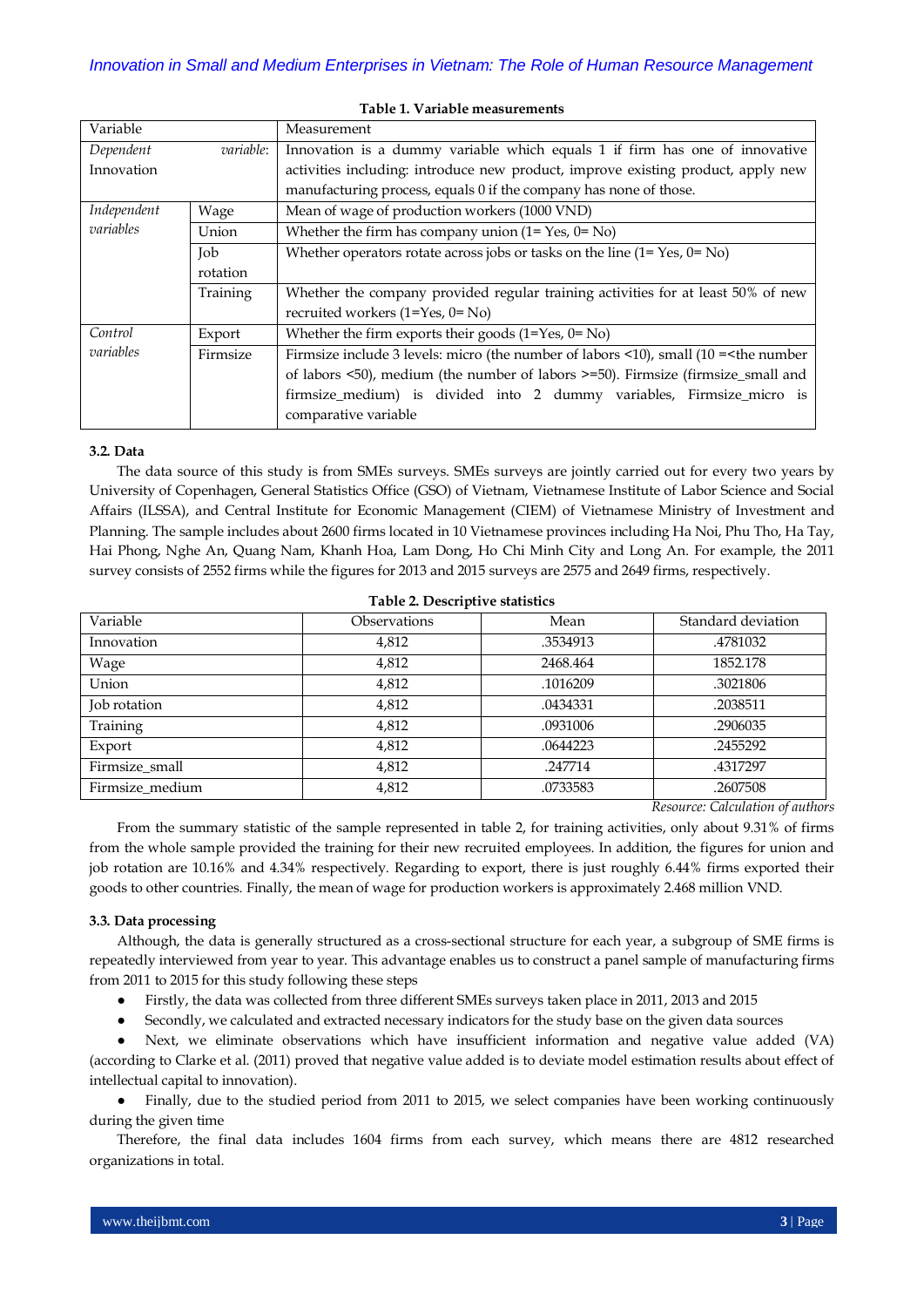# The regression equation is as follow:

**Innovation**<sub>i,t</sub> **=**  $\alpha_0$  **+**  $\alpha_1$ **HRM**<sub>i,t</sub></sub> **+**  $\alpha_2$ **CONTROL**<sub>i,t</sub></sub> **+**  $\epsilon_i$ 

While **Innovationi,t** measures the output of innovation activities for a firm i and a year t, the **HRMi,t** denotes a HRM practices that are employed by a firm i, in a year t. HRM practices include a wide range of HRM practices that are carried out by a firm over the previous years. Additionally, the **CONTROL**<sub>it</sub> is a vector of control variables for firm characteristics from the main specification. In particular, control variables include (1) whether a firm exports their product (2) the size of a firm.

# **IV. Results**

To analyze the impact of HRM practices on innovation, to begin with, we run a correlation table (Table 3) to appraise the strength of the relations. In addition, to get further quantitive analysis, we use Tobit model as dependent variable is dummy; the results is indicated at table 4.

|                     | Innovation | Wage   | Union  | Jobs<br>rotation | Training | Export | Firmsize s<br>mall | Firmsize m<br>edium |
|---------------------|------------|--------|--------|------------------|----------|--------|--------------------|---------------------|
| Innovation          | 1.0000     |        |        |                  |          |        |                    |                     |
| Wage                | 0.0820     | 1.0000 |        |                  |          |        |                    |                     |
| Union               | 0.1225     | 0.1741 | 1.0000 |                  |          |        |                    |                     |
| Job rotation        | 0.0728     | 0.0776 | 0.2084 | 1.0000           |          |        |                    |                     |
| Training            | 0.1087     | 0.1824 | 0.2331 | 0.1598           | 1.0000   |        |                    |                     |
| Export              | 0.1141     | 0.1252 | 0.3628 | 0.1227           | 0.1461   | 1.0000 |                    |                     |
| Firmsize_sm<br>all  | 0.0661     | 0.2445 | 0.1384 | 0.0903           | 0.1392   | 0.1102 | 1.0000             |                     |
| Firmsize_me<br>dium | 0.1187     | 0.1331 | 0.5570 | 0.2177           | 0.2116   | 0.3839 | $-0.1615$          | 1.0000              |

| Table 3. Correlations between study variables |  |  |
|-----------------------------------------------|--|--|
|                                               |  |  |

*Resource: Calculation of authors*

Table 3 indicates the correlations between all variables in the study. It is clear that all of the correlations between innovation and HRM activities (include wage, union, job rotation, training) are positive. Which means, for example, the more wage a firm pays for their production labors, the more innovation activities within organization are implemented. It is noticeable that the correlation between union and innovation is the strongest one (the figure is 0.1225), while the weakest one is of job rotation (0.0728). Moreover, we also see the positive correlations between firmsize\_small, firmsize\_medium, export and innovation, the figures are 0.0661, 0.1187 and 0.1141 respectively.

| Independent variable | Innovation   |         |  |  |
|----------------------|--------------|---------|--|--|
|                      | Coefficients | P-value |  |  |
| Const                | .2850237     | 0.000   |  |  |
| Wage                 | 9.28e-06     | 0.018   |  |  |
| Union                | .0562441     | 0.050   |  |  |
| Job rotation         | .06702       | 0.053   |  |  |
| Training             | .1018068     | 0.000   |  |  |
| Export               | .1088764     | 0.000   |  |  |
| Firmsize_small       | .0495874     | 0.005   |  |  |
| Firmsize_medium      | .1112455     | 0.001   |  |  |
| Observations: 4812   |              |         |  |  |
| Prob > chi2<br>$=$   | 0.0074       |         |  |  |

*Resource: Calculation of authors*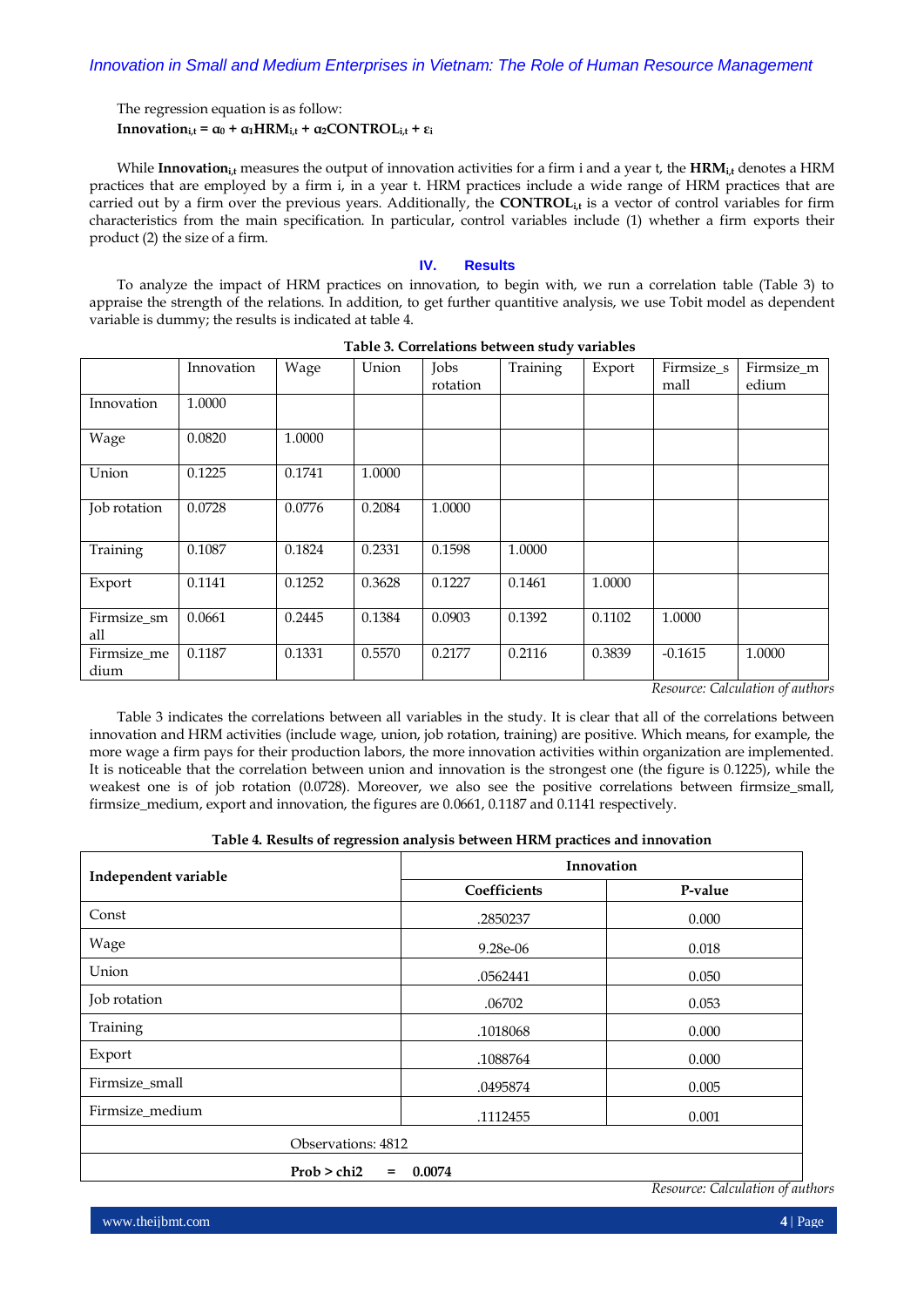Table 4 shows that the Pro>chi2 = 0.0074 <0.05 which means the Tobit regression result is suitable, the model is **Innovation**<sub>is</sub> **+** .2850237 **+** 9.28e-06\***wage**<sub>is</sub> **+** .0562441\***union**<sub>is</sub>**+** .06702\***jobrotation**<sub>is</sub>**+** .1018068\***training**<sub>is</sub>

**+**.1088764\***exporti,t +**.0495874\***firmsize\_smalli,t +** .1112455\***firmsize\_mediumi,t**

From table 4, we come to some conclusions:

Firstly, when it comes to wage, **α1=** 9.28e-06 >0 which means there is a positive relation between wage and innovation and the figure has statistical meaning at 5%. However, the coefficient is quite low when average wage of production workers increases by 1000 VND, the innovation is to improve around 0.000928%.

Secondly, union has a positive effect to innovation, in particular, when a firm has a company union the possibility it operates innovation activities is approximately 5.6% higher than that without a union. The conclusion has statistical mean at  $10\%$  (p\_value = 0.05).

Thirdly, the same applied for job rotation while a firm rotates tasks for their operators, the likelihood innovation activities implemented in this organization is nearly 6.7% than that does not. In addition, the result has meaning at 10% when  $p_value = 0.053$ .

Fourthly, it is noticeable that the influence of the training to innovation not only positive but also is the strongest one in comparison with other practices in HRM. In this case, when a company operates training for their new hired employees, the capability it has innovation activities is around 10% higher than that without training activity. The conclusion has statistical mean at 1% because of  $p_value = 0.000$ .

Finally, control variables also have positive influence to innovation. In terms of export, because of the coefficient  $\alpha$ <sup>5</sup> = .1088764 means when a manufacturing firm exports their products to other countries, the feasibility it implements innovation is 10.88% higher that without exporting. Regard to firmsize, when a small company has chance to occur innovation is 4.9% higher than micro one, the figure for medium is 11.12%. All of the results have statistical mean at 1%.

#### **V. Discussion and Conclusion**

In this study, we examine the effects of HRM practices on innovation in SMEs in Vietnam. The statistical results obtained in this study showed that wage, union, job rotation and training have positive effects on innovation, particularly, training has the most significant influence on innovation.

Peter Nientied and Corella Slob-Winterink (2018) concluded in their research that the company's HRM has effect on innovation, but the improvements can be made in cross-departmental teamwork based on team targets instead of individual tasks. In 2011, according to Cheng Ling Tan and Aizzat Mohd Nasurdin's study, HRM practices, including performance appraisal, career management, training, reward system, and recruitment have a positive relationship with organizational innovation (product innovation, process innovation, and administrative innovation). Bhumika Sharma et al. (2017) also pointed out that the role of theoretical and empirical status of HRM practices in development and retention of innovation potential and capacity of SMEs.

Our study provides several important implications. First, it is essential for firms to provide adequate training program for their employees, which enables employees to acquire different types of knowledge from both internal and external training programs. Managers should also establish a trail to enable knowledge to be shared and transferred from the organization to an individual, from an individual to an individual, and from an individual back to the organization. With proper facilitation, the employees will be able to use and apply the knowledge to improve efficiency, and solve problems. Second, organizations should provide suitable compensation, union and job rotationpolicies.

Innovations play an intergral role for the innovation acitivities as well as performance of SMES in Vietnam. The finding of this study has showed some of the most important innovation factors which are wage of employees, union, job rotationand training, but the most substancial effect on innovation is training. Because of the limitation of data used in this research, the measurement of HRM practices are restricted. In other words, there are other things such as selection and recruit you can find out in the realtionship between HRM practices and innovation, and different results may be revealed.

## **References**

- [1] Arulrajah, A. (2014). Human resource management practices and innovation: a review of literature.
- [2] Bamber, G. J., Bartram, T., & Stanton, P. (2017). HRM and workplace innovations: formulating research questions. *Personnel Review*, *46*(7), 1216-1227.
- [3] Bhumika, S., Satinder, & P., Hardeep, S. S., (2017), HRM practices for promoting innovation in SMEs: A review, Journal of Modern Management and Entrepreneurship (JMME), 7(4), pp. 295-298
- [4] Chen, C. J., & Huang, J. W. (2007). How organizational climate and structure affect knowledge management—The social interaction perspective. *International journal of information management*, *27*(2), 104-118.